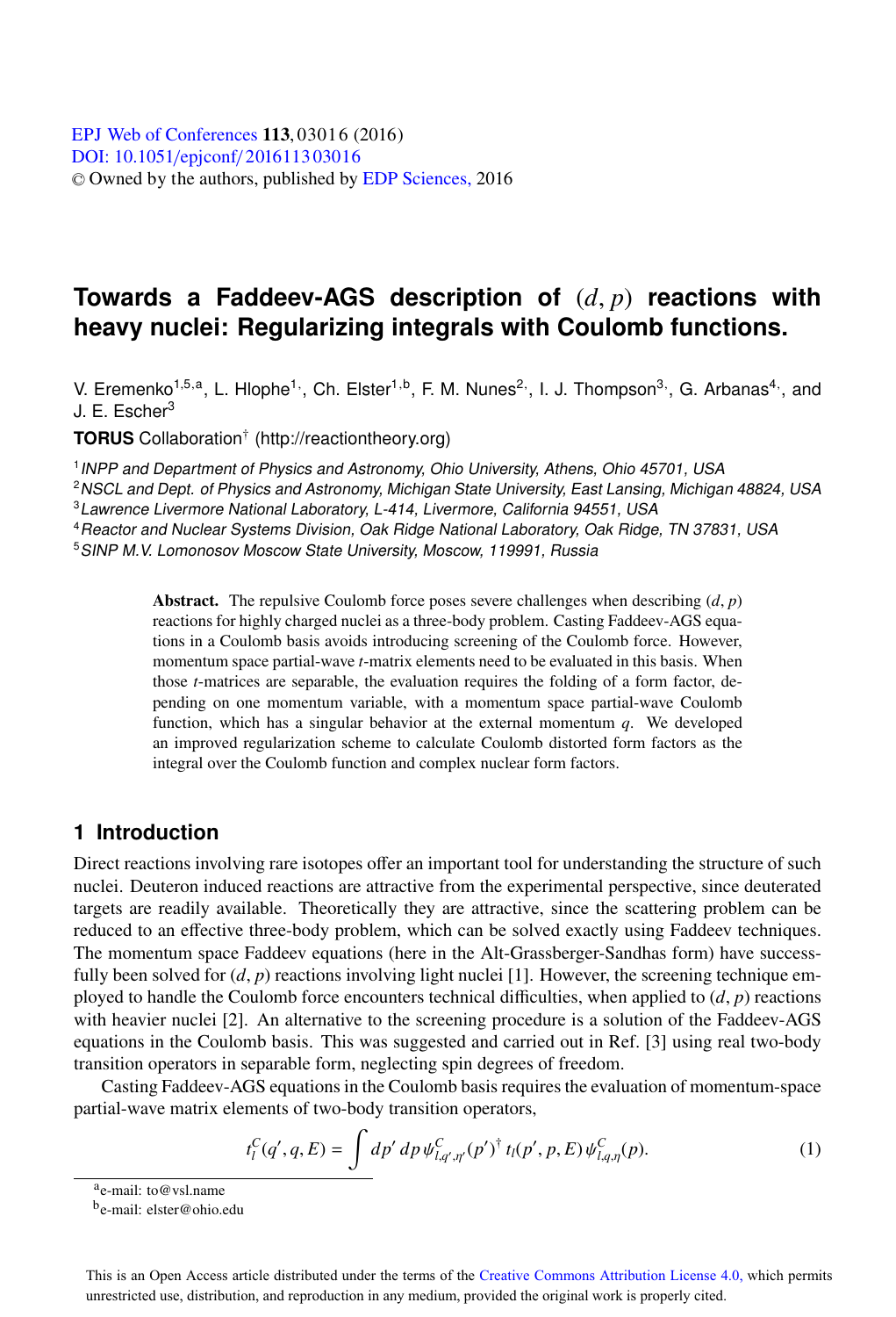If  $t_l(E)$  is separable, one needs to consider

$$
t_l^C(q, q', E) = \sum_{zy} u_{l,z}^C(q) \lambda_{l,zy}(E) u_{l,y}^C(q')^\dagger.
$$
 (2)

In this case only the folding of a form factor  $u_l(p)$ , depending on one momentum variable, with partial-wave Coulomb function  $\psi_{l,q}^C(p)$ , for which we developed the numerical procedures in Ref. [6], is required:

$$
u_{l,z}^C(q) = \int \frac{dp \, p^2}{2\pi^2} u_{l,z}(p) \psi_{l,q,\eta}^C(p)^*, \qquad \text{and} \qquad u_{l,y}^C(q')^\dagger = \int \frac{dp \, p^2}{2\pi^2} u_{l,y}(p) \psi_{l,q',\eta}^C(p). \tag{3}
$$

Both integrals have an oscillatory singularity in the point  $p = q$ , where *q* is the external momentum. The partial-wave Coulomb functions are given by

$$
\psi_{l,q,\eta}^C(p) \stackrel{p \to q}{=} \psi_{l,q,\eta}^C(\chi) \stackrel{\chi \to 0}{=} \mathcal{A}(q,l,\eta) \left[ \frac{\mathcal{B}(\chi,q,l,\eta)}{(\chi+i0)^{1+i\eta}} - \frac{\mathcal{B}(\chi,q,l,\eta)^*}{(\chi-i0)^{1-i\eta}} \right], \qquad \chi \equiv p-q. \tag{4}
$$

To evaluate  $u_{l,z}^C(q)$ , one needs to regularize the integral in Eq. (3). In Ref. [3] this regularization is performed by using a Gel'fand-Shilov (see Ref. [4]) technique for real form factors. When working with form factors describing complex nucleon-nucleus potentials, the regularization scheme must be constructed for complex form factors.

#### **2 Regularization Procedure**

Here we present a regularization scheme for calculating Coulomb distorted form factors as integrals over a Coulomb function and a complex form factor, which differs from the scheme presented in Ref. [5]. The key point of the work of Ref. [5] is that the integral is regularized only in a tiny neighborhood ( $\Delta \sim 10^{-6}$  fm<sup>-1</sup>) around *q*. That allows that the regularized singular part of the folding integral can be reduced to an analytic expression. However, the non-regularized parts of the integral must be calculated quite close to the value of  $q$ , which requires a lot of integration mesh points independent of the numerical integration quadrature used. For example, we used thousands of Gauss-Legendre quadrature points to obtain results converged to 3 significant figures.

To avoid using an excessive number of integration points, we developed here the new version of the regularization scheme, where we apply the regularization in a small, but finite neighborhood  $(\Delta \sim 10^{-3}$  fm<sup>-1</sup>) around *q*. Now the non-regularized integrals are converging much faster to an even better accuracy (see Fig. 1), while the regularized part is still mostly dominated by the analytical terms. Despite the fact that we need to calculate the regularized integral, we do not need to calculate it as accurately, as we had to calculate the non-regularized parts in Ref. [5]. Thus, the required amount of CPU time is greatly reduced.

Similar to Ref. [5], we start by splitting the folding integral into regularized and non-regularized parts,

$$
u_{l,y}^C(q')^\dagger = I_0^{q'-\Delta} + I_{q'-\Delta}^{q'+\Delta} + I_{q'+\Delta}^\infty, \qquad I_a^b = \int_a^b \frac{dp \, p^2}{2\pi^2} u_{l,y}(p) \psi_{l,q',\eta}^C(p). \tag{5}
$$

We first focus on the regularized part  $I_{q-\Delta}^{q+\Delta}$ , which we rewrite by substituting Eq. (4) into Eq. (5) as

$$
I_{q'-\Delta}^{q'+\Delta} \equiv I_{-\Delta}^{\Delta} = \frac{\mathcal{A}(q',l,\eta)}{2\pi^2} (I_+ - I_-), \qquad I_{\pm} \equiv \int_{-\Delta}^{\Delta} d\chi \frac{\phi_{\pm}(\chi,q',l,\eta)}{(\chi \pm i0)^{1+i\eta}}, \qquad (6)
$$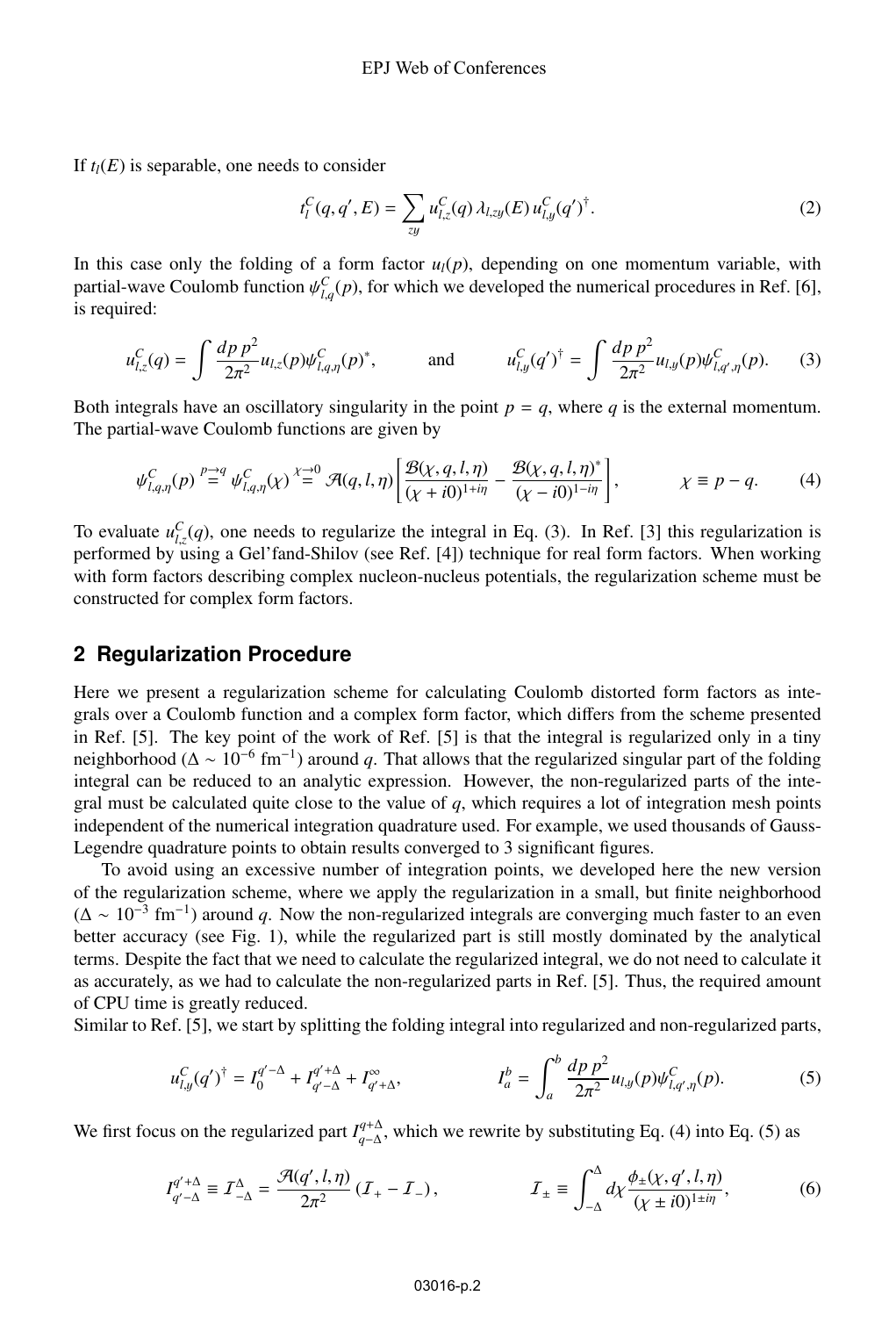

Figure 1. The error plot of the non-regularized integrals  $I_a^b$  with the same lower limit  $a = 0.4$  fm<sup>-1</sup>, but different upper limits: [solid black]  $b = 0.499$  fm<sup>-1</sup> (i.e.  $\Delta = 1 \cdot 10^{-3}$  fm<sup>-1</sup>), [dashed red]  $b = 0.499999$  fm<sup>-1</sup> ( $\Delta = 1 \cdot 10^{-6}$  fm<sup>-1</sup>). The parameters are:  $q = 0.5$  fm<sup>-1</sup>,  $l = 0$ ,  $\eta = 5.3$ . These values of *q* and *n* correspond to the  $p + {}^{208}Pb$ system with  $E_{c.m.} = 6$  MeV. See Sects. 2 and 3 for discussion and definition of the relative error  $\sigma_k$ .

where

$$
\phi_{+}(\chi, q', l, \eta) \equiv u_{l, y}(q' + \chi)(q' + \chi)^{2} \mathcal{B}(\chi, q', l, \eta), \tag{7}
$$

$$
\phi_{-}(\chi, q', l, \eta) \equiv u_{l, y}(q' + \chi)(q' + \chi)^2 \mathcal{B}(\chi, q', l, \eta)^*.
$$
\n(8)

To apply the regularization scheme, we split the integrals  $I_{\pm}$  and take the limit  $\pm i0$ ,

$$
\mathcal{I}_{\pm} = \int_0^{\Delta} d\chi \frac{\phi_{\pm}(\chi, q', l, \eta)}{\chi^{1 \pm i\eta}} + e^{\pi \eta} \int_0^{\Delta} d\chi \frac{\phi_{\pm}(-\chi, q', l, \eta)}{\chi^{1 \pm i\eta}}.
$$
(9)

While taking the limit, we used the following property,

$$
(\chi \pm i0)^{-1\mp i\eta} = |\chi|^{-1\mp i\eta} (e^{\pm i\pi})^{-1\mp i\eta} = -e^{\pi \eta} |\chi|^{-1\mp i\eta}.
$$
 (10)

By applying the Gel'fand-Shilov regularization technique from Ref. [4], we obtain

$$
I_{\pm} = \int_0^{\Delta} d\chi \frac{\widetilde{\phi}_{\pm}(\chi, q', l, \eta)}{\chi^{1 \pm i\eta}} + e^{\pi \eta} \int_0^{\Delta} d\chi \frac{\widetilde{\phi}_{\pm}(-\chi, q', l, \eta)}{\chi^{1 \pm i\eta}} \mp \frac{\phi_{\pm}(0, q', l, \eta)}{i\eta} (1 - e^{\pi \eta}) \Delta^{\mp i\eta} + \frac{\phi_{\pm}'(0, q', l, \eta)}{1 \mp i\eta} (1 + e^{\pi \eta}) \Delta^{1 \mp i\eta}, \quad (11)
$$

where

$$
\phi_{\pm}(\chi, q', l, \eta) \equiv \phi_{\pm}(\chi, q', l, \eta) - \phi_{\pm}(0, q', l, \eta) - \phi'_{\pm}(0, q', l, \eta)\chi,
$$
(12)

$$
\phi'_{\pm}(0, q', l, \eta) = \left. \frac{d\phi_{\pm}(\chi, q', l, \eta)}{d\chi} \right|_{\chi=0}.
$$
\n(13)

To calculate  $\phi'_{\pm}(0, q', l, \eta)$ , we also need  $du_{l,y}(p)/dp$ . Taking the limit  $\Delta \to +0$ , one arrives at the expressions from Ref. [5].

By using the expressions from Eq. (11) and Eq. (6), we can compute the regularized part  $I_{q-\Delta}^{q+\Delta}$  for any given finite  $\Delta$ . Then, using Eq. (5) we evaluate  $u_{l,y}^C(q')^{\dagger}$ , while  $u_{l,z}^C(q)$  is given by

$$
u_{l,z}^C(q) = \left[ \int \frac{dp \ p^2}{2\pi^2} u_{l,z}(p)^* \psi_{l,q,\eta}^C(p) \right]^*.
$$
 (14)